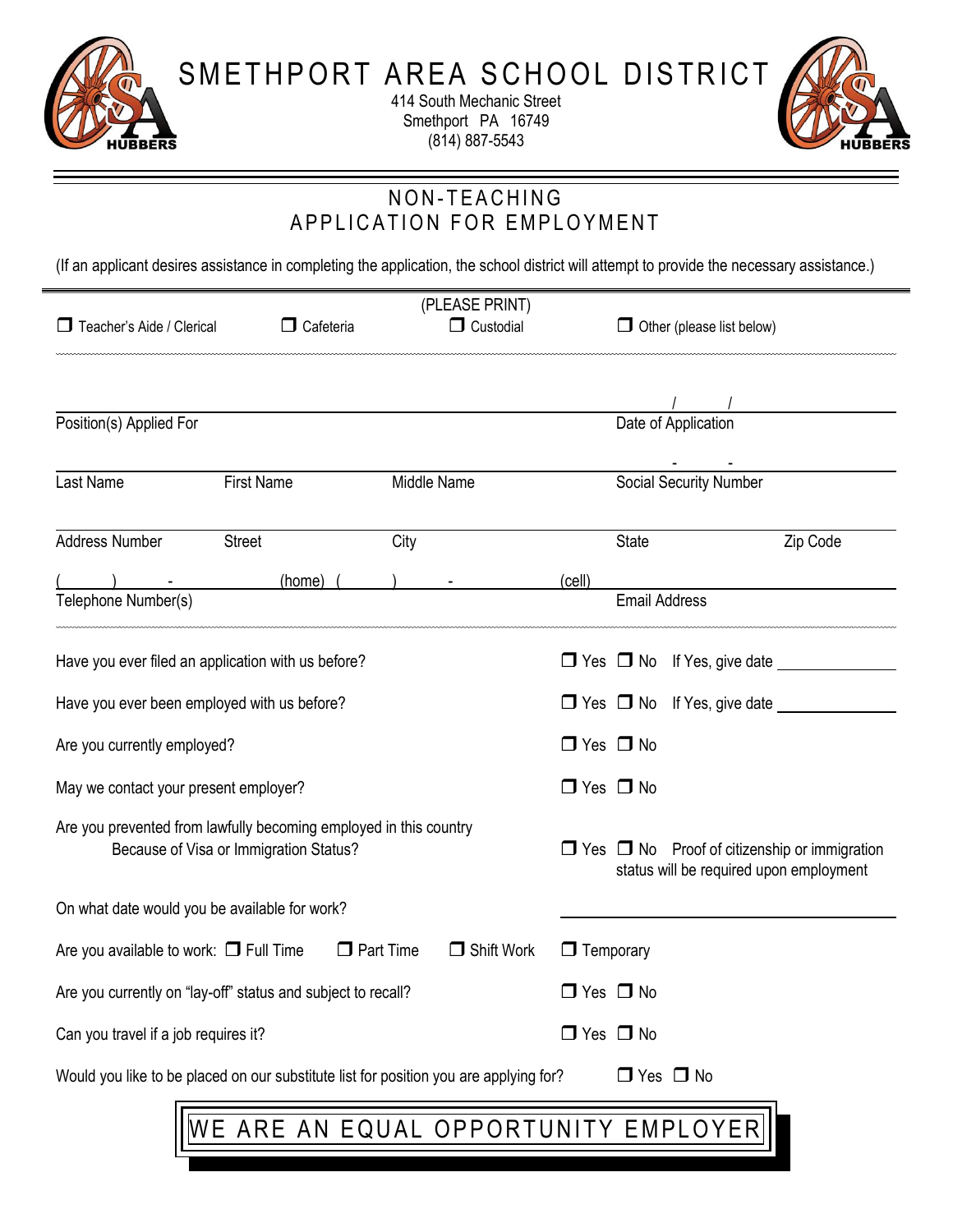Employment Experience. Start with your most current or last job.

| $\mathbf{1}$ . | Employer            | Dates Employed         |       | Work Performed |
|----------------|---------------------|------------------------|-------|----------------|
|                |                     | From                   | To    |                |
|                | Address             |                        |       |                |
|                |                     |                        |       |                |
|                | Telephone Number(s) | Hourly Rate/Salary     |       |                |
|                |                     | Starting               | Final |                |
|                | Job Title           | Supervisor             |       |                |
|                |                     |                        |       |                |
|                | Reason for Leaving  |                        |       |                |
|                |                     |                        |       |                |
| 2.             | Employer            | Dates Employed         |       | Work Performed |
|                |                     | From                   | To    |                |
|                | Address             |                        |       |                |
|                |                     |                        |       |                |
|                | Telephone Number(s) | Hourly Rate/Salary     |       |                |
|                |                     | Starting               | Final |                |
|                | Job Title           | Supervisor             |       |                |
|                |                     |                        |       |                |
|                | Reason for Leaving  |                        |       |                |
|                |                     |                        |       |                |
| 3.             | Employer            | Dates Employed         |       | Work Performed |
|                |                     | From                   | To    |                |
|                | Address             |                        |       |                |
|                |                     |                        |       |                |
|                | Telephone Number(s) | Hourly Rate/Salary     | Final |                |
|                |                     | Starting               |       |                |
|                | Job Title           | Supervisor             |       |                |
|                |                     |                        |       |                |
|                | Reason for Leaving  |                        |       |                |
|                |                     |                        |       |                |
| 4.             | Employer            | Dates Employed<br>From | To    | Work Performed |
|                |                     |                        |       |                |
|                | Address             |                        |       |                |
|                | Telephone Number(s) | Hourly Rate/Salary     |       |                |
|                |                     | Starting               | Final |                |
|                | Job Title           | Supervisor             |       |                |
|                |                     |                        |       |                |
|                | Reason for Leaving  |                        |       |                |
|                |                     |                        |       |                |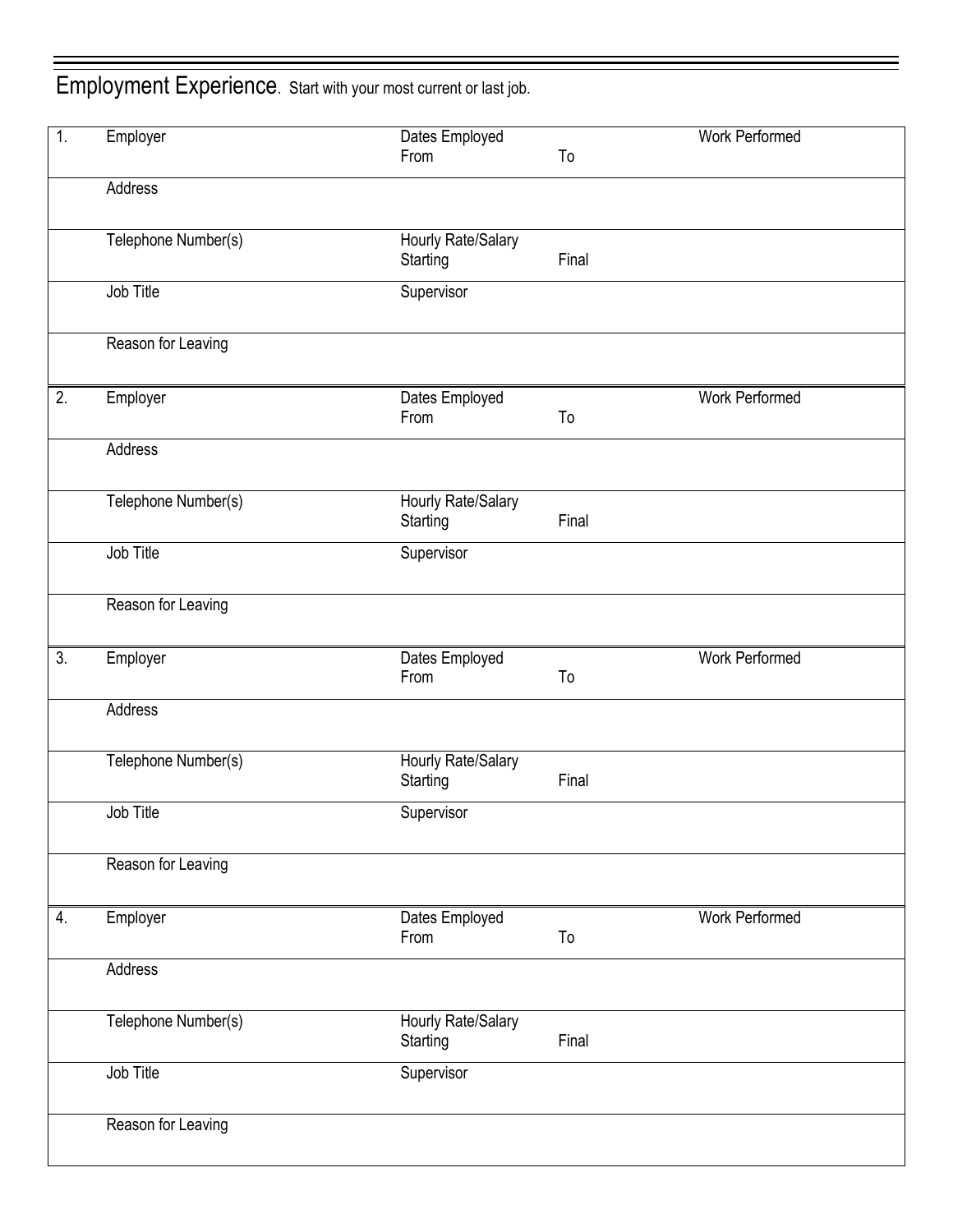| <b>EDUCATION</b>         | Name and Address<br>of School | Course of<br>Study | Years<br>Completed | Diploma<br>Degree |
|--------------------------|-------------------------------|--------------------|--------------------|-------------------|
| High<br>School           |                               |                    |                    |                   |
| Undergraduate<br>College |                               |                    |                    |                   |
| Graduate<br>Professional |                               |                    |                    |                   |
| Other<br>(Specify)       |                               |                    |                    |                   |

If any of your education or employment was under a different name, please indicate and provide that name.

**Other Qualifications:** 

Summarize special job-related skills and qualifications acquired from employment or other experience and/or state any additional information you feel may be helpful to us in considering your application: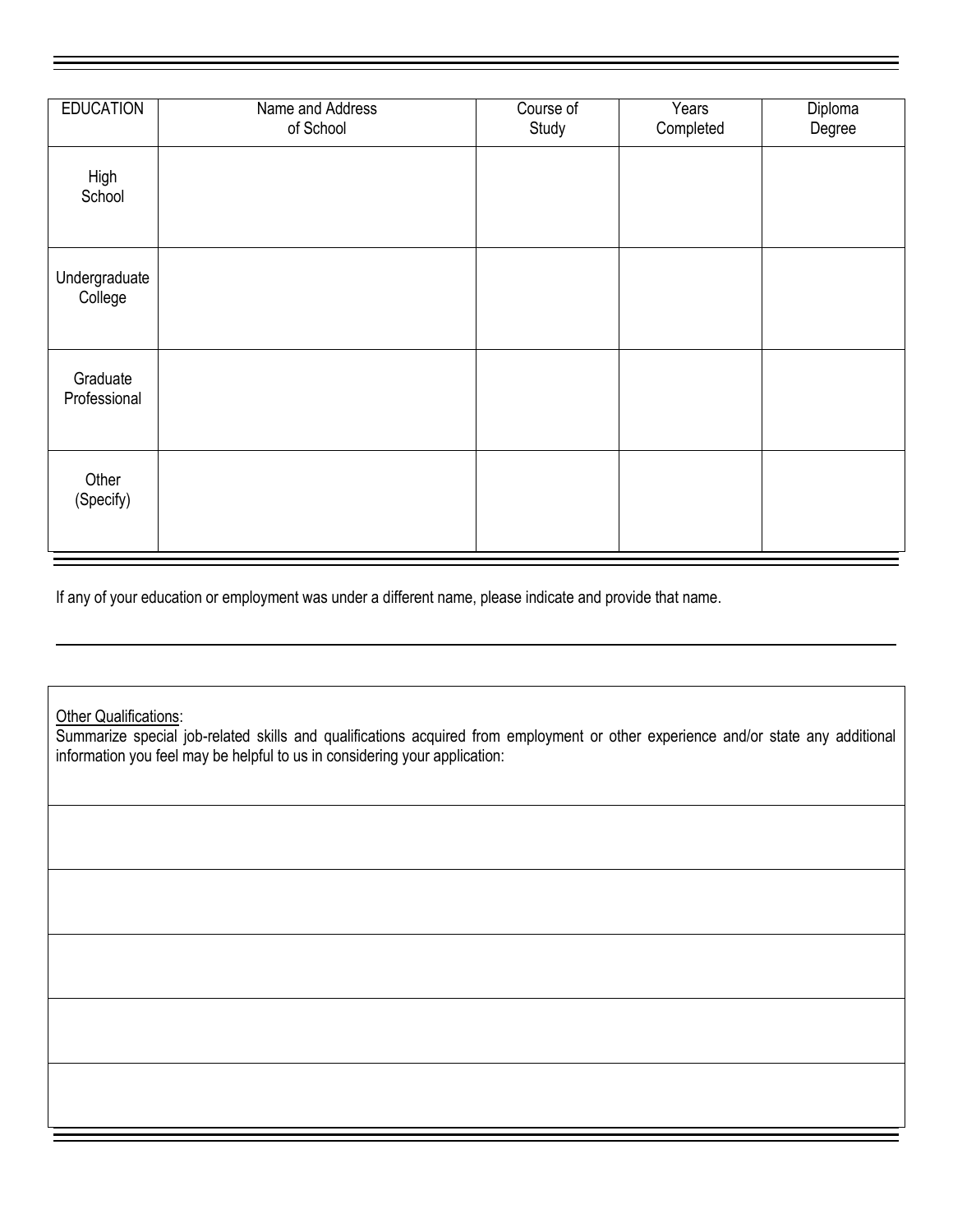You must give complete answers to all questions. If you answer "Yes" to any question, you must list all offenses, and for each conviction provide date of conviction and disposition, regardless of the date or location of occurrence. Conviction of a criminal offense is not a bar to employment in all cases. Each case is considered on its merits. Your answers will be verified with appropriate police records.

Criminal Offense includes felonies, misdemeanors, summary offenses, and convictions resulting from a plea of "nolo contendere" (no contest).

Conviction means you were found guilty of a criminal offense by a Judge or jury, entered a plea of nolo contendere, or plead guilty and includes determinations before a court, a district justice, or a magistrate which results in a fine, sentence, or probation.

You may omit: minor traffic violations, offenses committed before your 18<sup>th</sup> birthday which were adjudicated in juvenile court or under a Youth Offender Law, and any convictions which have been expunged by a court or for which you successfully completed an Accelerated Rehabilitative Disposition program.

| Were you ever convicted of a criminal offense?                                                                         | Have you ever forfeited bond or collateral in connection with a                                                                                                                                                                                                                                            |
|------------------------------------------------------------------------------------------------------------------------|------------------------------------------------------------------------------------------------------------------------------------------------------------------------------------------------------------------------------------------------------------------------------------------------------------|
| $\Box$ Yes                                                                                                             | criminal offense? $\Box$ Yes                                                                                                                                                                                                                                                                               |
| $\Box$ No                                                                                                              | $\Box$ No                                                                                                                                                                                                                                                                                                  |
| Are you currently under charges for a criminal offense?                                                                | Within the last ten years, have you been fired from any job for any                                                                                                                                                                                                                                        |
| $\Box$ No                                                                                                              | $\Box$ No                                                                                                                                                                                                                                                                                                  |
| $\Box$ Yes                                                                                                             | reason? $\Box$ Yes                                                                                                                                                                                                                                                                                         |
| Within the last ten year, have you quit a job after being notified<br>that you would be fired? $\Box$ Yes<br>$\Box$ No | Have you ever been professionally disciplined in any state?<br>$\Box$ Yes<br>$\Box$ No<br>Professionally disciplined means the annulment, revocation, or suspension of<br>any certificate or license or having received a letter of reprimand from an<br>agency, board, or commission of state government. |

Are you subject to any visa or immigration status which would prevent lawful employment?  $\square$  Yes  $\square$  No

**NOTE**: If you answered "Yes" to any of the above questions, please provide a detailed explanation on a separate sheet of paper, including dates, and attach it to this application. Please print and sign your name on the sheet and include your social security number.

\* \* \* \* \* \*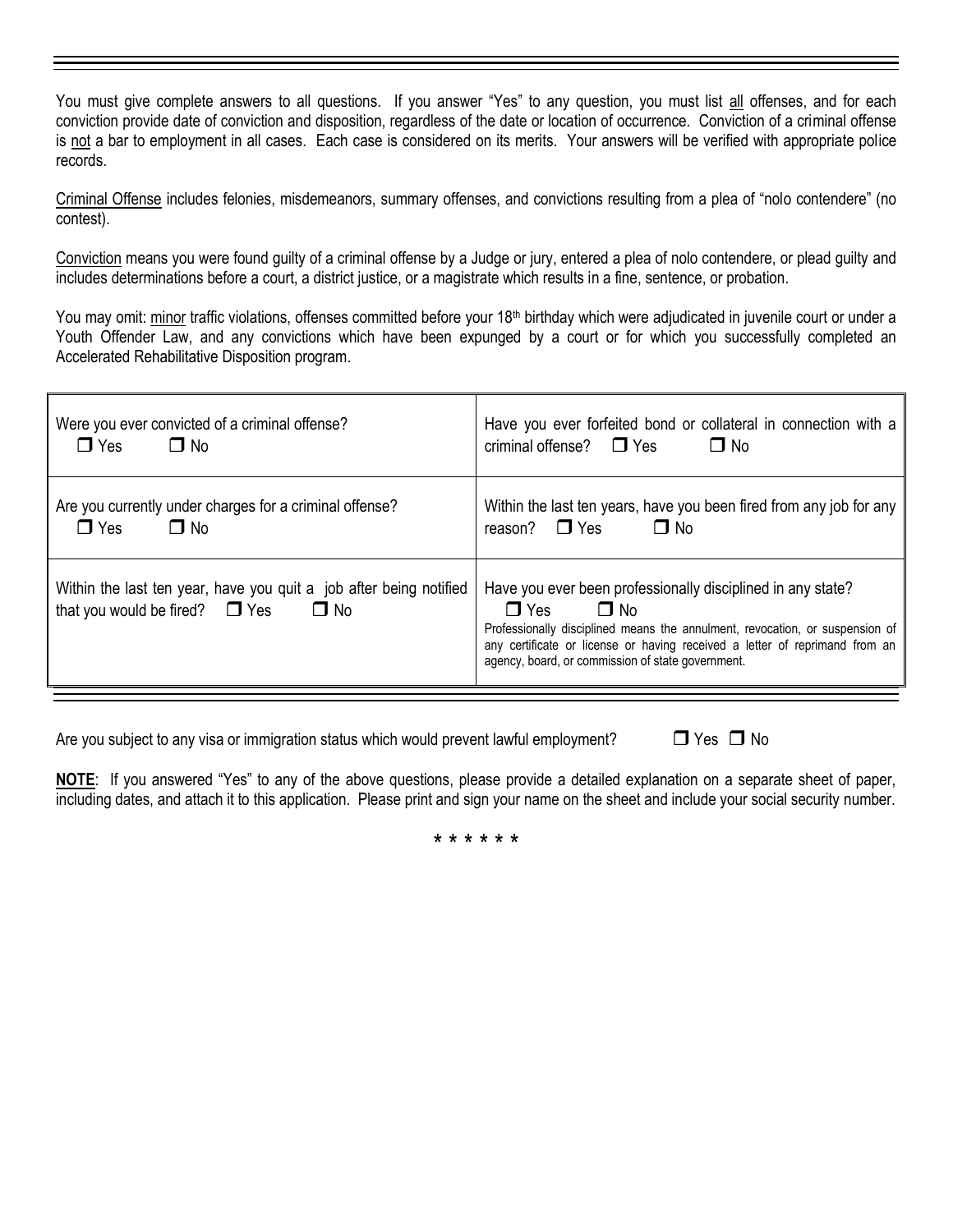REFERENCES: Include people who have supervised your work or teaching or others who have personal knowledge of your character and abilities.

| Name | Position | Address | Telephone |
|------|----------|---------|-----------|
|      |          |         |           |
|      |          |         |           |
|      |          |         |           |
|      |          |         |           |
|      |          |         |           |
|      |          |         |           |
|      |          |         |           |
|      |          |         |           |

To comply with Federal laws (including Title IX of Education Amendments of 1972, Section 504 of the Rehabilitation Act of 1973, and the Americans with Disabilities Act of 1990), State laws, and State Department of Education regulations concerning equal rights and opportunities and to assure these within our school community, the Smethport Area School District declares itself to be an Equal Rights and Opportunities District. As an Equal Rights and Opportunities District, it does not discriminate against individuals or groups because of race, color, national origin, ethnicity, religion, age, sex, marital status, veteran status, or handicap or disability status. The District's commitment to nondiscrimination extends to students, employees, prospective employees, and the community. Inquiries regarding compliance may be directed to

Mr. Brice N. Benson, Compliance Coordinator, at 814-887-5543.

I certify that answers given herein are true and complete to the best of my knowledge. I authorize investigation of all statements contained in this application for employment as may be necessary at arriving at an employment decision.

This application for employment shall be considered active for a period of time not to exceed one year. Any applicant wishing to be considered for employment beyond this time period should inquire as to whether or not applications are being accepted at that time.

Signature of Applicant Date Control of Applicant Date Date Date Date Date

# THIS SPACE FOR OFFICE USE

Date Interviewed: We have a state of the state of the state of the state of the state of the state of the state of the state of the state of the state of the state of the state of the state of the state of the state of the

Disposition:

Remarks: **Example 2008 Remarks: Contract 2008 Remarks: Contract 2008**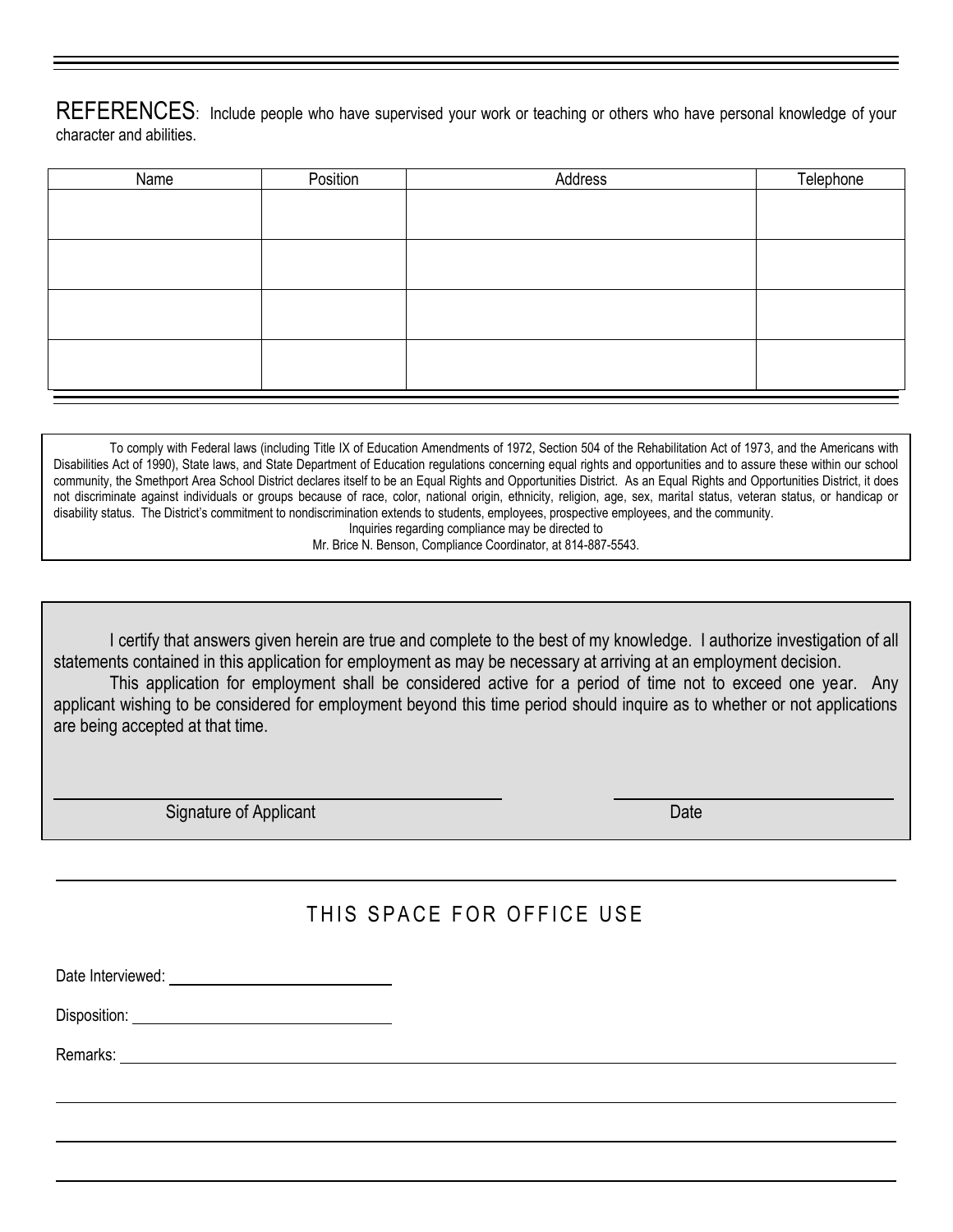#### **PA State Police Criminal Record Check (ACT 34) Background Check of Prospective Employees**

As a measure to prevent child abuse, the Pennsylvania State Legislature passed Act 34 of 1985 which requires a prospective employee who would work directly with the children to secure a background check from the State Police. (If the applicant is not a resident of Pennsylvania, this check is completed through the Pennsylvania Department of Education by the Federal Bureau of Investigation.) Please check the appropriate statement.

 $\Box$  I have attached a copy of the background check of the Pennsylvania State Police dated and and understand that if employed, I must submit the original. (Processed forms are valid for five years from date of issuance starting with 2015.)

**□** I have requested a background check from the Pennsylvania State Police on form SP4-164 dated and will forward the report to the Smethport Area School District when received.

As an out-of-state applicant, I have attached / requested an FBI background check record.

\* \* \* \* \* \*

**FBI Fingerprint (ACT 114)** FBI Federal Criminal History Records Clearance of 2006, Section 111 of the Public School Code was amended effective April 1, 2007. **All** student teachers (participating in classroom teaching, internships, clinical or field experience) and prospective employees (including but not limited to administrators, teachers, substitutes, janitors, cafeteria workers, office employees) of public and private schools, Intermediate Units, and area vocationaltechnical schools, including independent contractors and their employees and bus drivers, who have direct contact with children, must provide to their employer a copy of their Pennsylvania State Criminal History Background Check and their Federal Criminal History Record that cannot be more than one (1) year old. This only applies to employees hired on or after April 1, 2007. Employees hired prior to April 1, 2007, are only required to provide the Federal Criminal History record if they have lived outside of the state for at least two years immediately preceding their application for employment.

All information regarding process, policy and print locations may be found at **[https://uenroll.IdentoGO.com.](http://www.pa.cogentid.com/)** Telephonic registration is available at **1-855-845-7434** Monday thru Friday, 8AM to 6PM EST. During the registration process, all demographic data for the applicant is collected (name, address, SSN, etc.) so there is no data entry required at the fingerprint collection site.

I have attached a copy of the FBI Federal Criminal History Records Clearance dated and and understand that if employed, I must submit the original. (Processed forms are valid for five years from date of issuance starting with 2015.)

I have requested a FBI Federal Criminal History Records Clearance dated and and will forward the report to the Smethport Area School District when received.

\* \* \* \* \* \*

#### **Child Abuse History Clearance (ACT 151)**

Each candidate must submit with his/her employment application a copy of an official clearance statement obtained from the Pennsylvania Department of Public Welfare or a statement from the Department of Public Welfare that no record exists. The clearance statement must be no more than one (1) year old. The applicant **MUST** submit the **ORIGINAL** report prior to employment. Applications can be done on-line at the Pennsylvania State Police Website at [https://epatch.state.pa.us/Home.jsp.](https://epatch.state.pa.us/Home.jsp)

 I have attached a copy of the Pennsylvania Child Abuse History Clearance dated and understand that if employed, I must submit the original. (Processed forms are valid for five years from date of issuance starting with 2015.)

I have requested a Pennsylvania Child Abuse History Clearance on Form CY 113 dated and will forward the report to the Smethport Area School District when received.

\* \* \* \* \* \*

#### **A r r e s t / C o n v i c t i o n R e p o r t & C e r t i f i c a t i o n F o r m P D E - 6004 ( A C T 2 4 )**

Each candidate must sign a PDE-6004 to indicate that by subsection (j)(4) of 24 P.S. §1-111, this form shall be utilized by employees to provide written notice within seventy-two (72) hours after an arrest or conviction for an offense enumerated under 24 P.S. §1-111(e) and occurring after September 28, 2011. In accordance with 24 P.S. §1-111, employees completing this form are required to submit the form to the administrator or other person responsible for employment decisions in a school entity. This form can be found at: https://www.smethportschools.com/Human-Resources.

 $\Box$  I have attached the original copy of the Arrest/Conviction Report and Certification Form dated  $\Box$